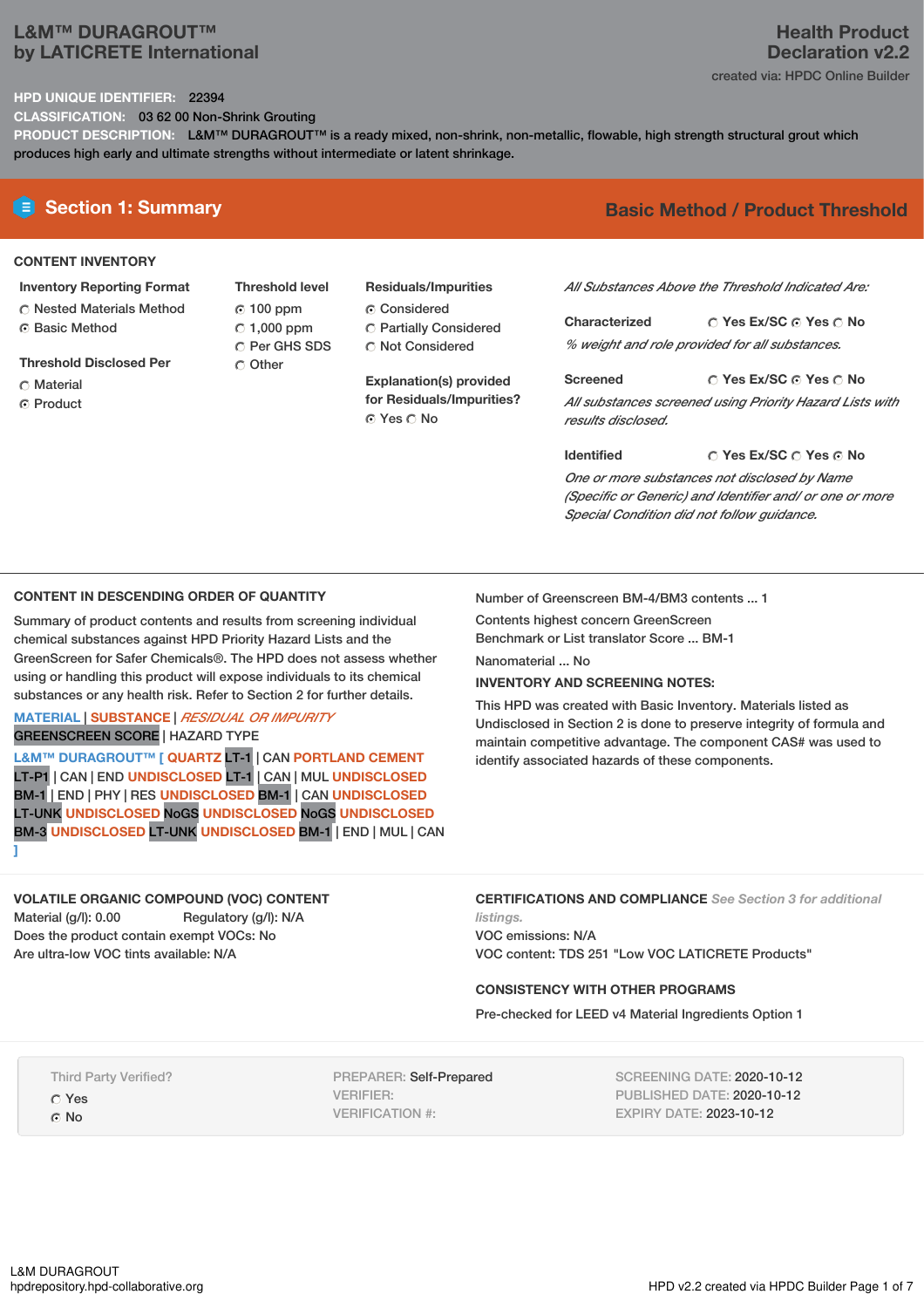This section lists contents in a product based on specific threshold(s) and reports detailed health information including hazards. This HPD uses the *inventory method indicated above, which is one of three possible methods:*

- *Basic Inventory method with Product-level threshold.*
- *Nested Material Inventory method with Product-level threshold*
- *Nested Material Inventory method with individual Material-level thresholds*

Definitions and requirements for the three inventory methods and requirements for each data field can be found in the HPD Open Standard version *2.2, available on the HPDC website at: [www.hpd-collaborative.org/hpd-2-2-standard](https://www.hpd-collaborative.org/hpd-2-2-standard)*

# **L&M™ DURAGROUT™** PRODUCT THRESHOLD: 100 ppm RESIDUALS AND IMPURITIES CONSIDERED: Yes RESIDUALS AND IMPURITIES NOTES: This substance is an impurity or residual. This impurity/residual may or may not be present based on the source of the raw material and/or be less than 100ppm. OTHER PRODUCT NOTES: See SDS at www.laticrete.com for occupational exposure information. **QUARTZ** ID: **14808-60-7** HAZARD SCREENING METHOD: **Pharos Chemical and Materials Library** HAZARD SCREENING DATE: **2020-10-12** %: **58.0000 - 65.0000** GS: **LT-1** RC: **None** NANO: **No** SUBSTANCE ROLE: **Filler** HAZARD TYPE AGENCY AND LIST TITLES WARNINGS CANCER US CDC - Occupational Carcinogens Occupational Carcinogen CANCER CA EPA - Prop 65 Carcinogen - specific to chemical form or exposure route CANCER **EXAMCER** US NIH - Report on Carcinogens Known to be Human Carcinogen (respirable size occupational setting) CANCER MAK MAK Carcinogen Group 1 - Substances that cause cancer in man CANCER **IARC** IARC **GROUP 1** - Agent is carcinogenic to humans - inhaled from occupational sources CANCER **IARC** IARC **GROUP 1** - Agent is Carcinogenic to humans

| <b>CANCER</b> | GHS - New Zealand | 6.7A - Known or presumed human carcinogens |
|---------------|-------------------|--------------------------------------------|
| <b>CANCER</b> | GHS - Japan       | Carcinogenicity - Category 1A [H350]       |
| <b>CANCER</b> | GHS - Australia   | H350i - May cause cancer by inhalation     |

SUBSTANCE NOTES: The amount of this component may vary based on the plant of manufacture.

| <b>PORTLAND CEMENT</b> |                                                                |                 |                                       | ID: 65997-15-1                                         |
|------------------------|----------------------------------------------------------------|-----------------|---------------------------------------|--------------------------------------------------------|
|                        | HAZARD SCREENING METHOD: Pharos Chemical and Materials Library |                 | HAZARD SCREENING DATE: 2020-10-12     |                                                        |
| %: $32,0000 - 38,0000$ | $GS: LT-PI$                                                    | <b>RC:</b> None | NANO: No                              | <b>SUBSTANCE ROLE: Binder</b>                          |
| <b>HAZARD TYPE</b>     | <b>AGENCY AND LIST TITLES</b>                                  |                 | <b>WARNINGS</b>                       |                                                        |
| <b>CANCER</b>          | <b>MAK</b>                                                     |                 | but not sufficient for classification | Carcinogen Group 3B - Evidence of carcinogenic effects |
| <b>ENDOCRINE</b>       | <b>TEDX</b> - Potential Endocrine Disruptors                   |                 | <b>Potential Endocrine Disruptor</b>  |                                                        |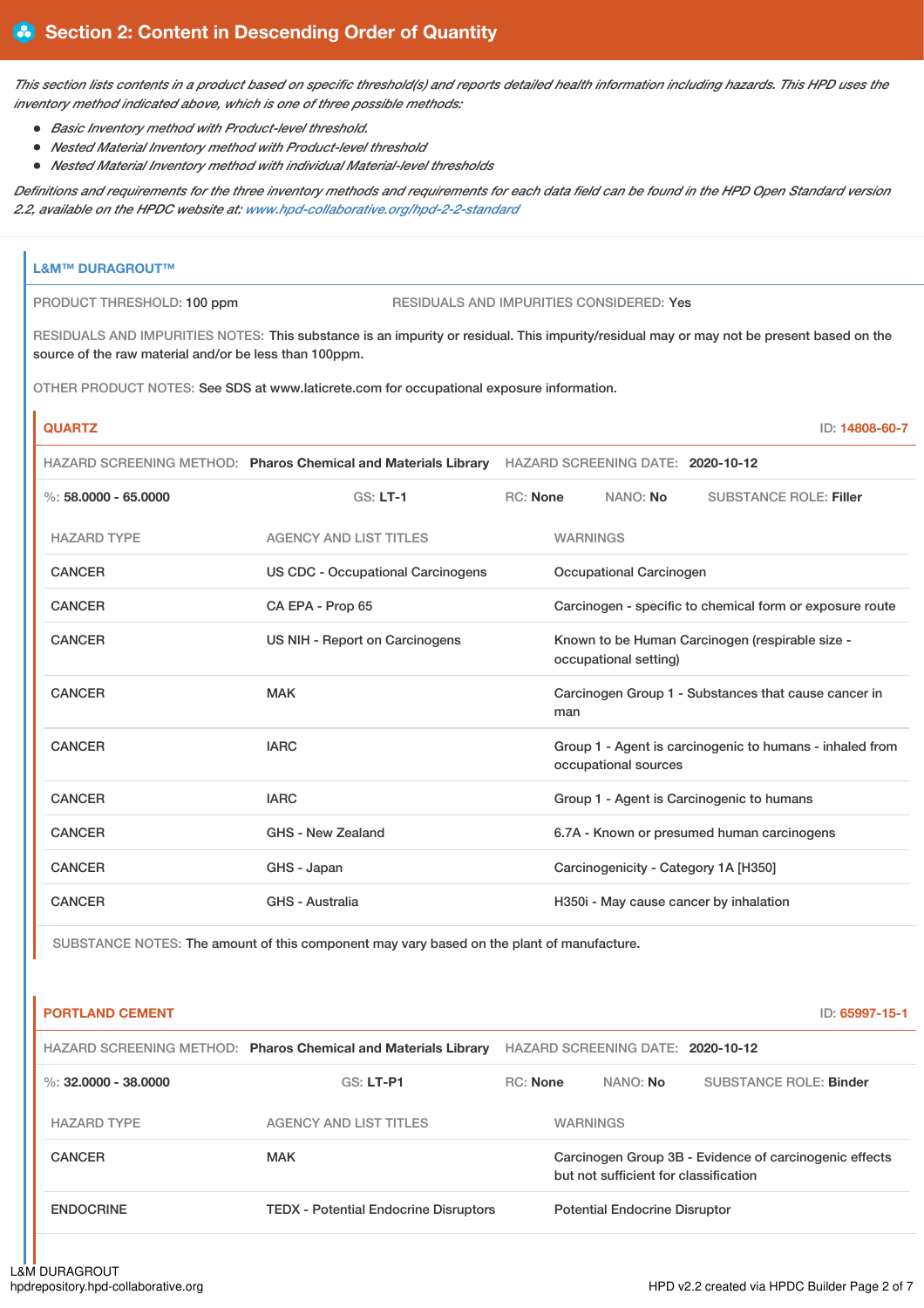SUBSTANCE NOTES: The amount of this component may vary based on the plant of manufacture.

#### **UNDISCLOSED**

|                      | HAZARD SCREENING METHOD: Pharos Chemical and Materials Library | HAZARD SCREENING DATE: 2020-10-12                                     |            |                         |                                                      |
|----------------------|----------------------------------------------------------------|-----------------------------------------------------------------------|------------|-------------------------|------------------------------------------------------|
| %: $0.1000 - 0.2000$ | $GS: LT-1$                                                     | RC: None                                                              |            | NANO: No                | <b>SUBSTANCE ROLE: Plasticizer</b>                   |
| <b>HAZARD TYPE</b>   | <b>AGENCY AND LIST TITLES</b>                                  | <b>WARNINGS</b>                                                       |            |                         |                                                      |
| <b>CANCER</b>        | <b>EU - REACH Annex XVII CMRs</b>                              | Carcinogen Category 1 - Substances known to be<br>Carcinogenic to man |            |                         |                                                      |
| <b>MULTIPLE</b>      | ChemSec - SIN List                                             |                                                                       |            |                         | CMR - Carcinogen, Mutagen &/or Reproductive Toxicant |
| <b>CANCER</b>        | <b>MAK</b>                                                     | Carcinogen Group 1 - Substances that cause cancer in<br>man           |            |                         |                                                      |
| <b>CANCER</b>        | <b>GHS - Australia</b>                                         |                                                                       |            | H350 - May cause cancer |                                                      |
| <b>CANCER</b>        | CA EPA - Prop 65                                               |                                                                       | Carcinogen |                         |                                                      |

SUBSTANCE NOTES: The amount of this component may vary based on the plant of manufacture. This product is shown as undisclosed to preserve integrity of formula and maintain competitive advantage. The component CAS# was used to identify associated hazards.

#### **UNDISCLOSED**

|                            | HAZARD SCREENING METHOD: Pharos Chemical and Materials Library | HAZARD SCREENING DATE: 2020-10-12    |                                                     |                 |                                                       |
|----------------------------|----------------------------------------------------------------|--------------------------------------|-----------------------------------------------------|-----------------|-------------------------------------------------------|
| %: $0.0500 - 0.0600$       | $GS:$ BM-1                                                     | $RC:$ None                           |                                                     | NANO: <b>No</b> | <b>SUBSTANCE ROLE: Viscosity modifier</b>             |
| <b>HAZARD TYPE</b>         | AGENCY AND LIST TITLES                                         | <b>WARNINGS</b>                      |                                                     |                 |                                                       |
| <b>ENDOCRINE</b>           | <b>TEDX</b> - Potential Endocrine Disruptors                   | <b>Potential Endocrine Disruptor</b> |                                                     |                 |                                                       |
| PHYSICAL HAZARD (REACTIVE) | EU - GHS (H-Statements)                                        |                                      | H250 - Catches fire spontaneously if exposed to air |                 |                                                       |
| PHYSICAL HAZARD (REACTIVE) | EU - GHS (H-Statements)                                        |                                      |                                                     |                 | H261 - In contact with water releases flammable gases |
| <b>RESPIRATORY</b>         | <b>AOEC - Asthmagens</b>                                       |                                      |                                                     |                 | Asthmagen (Rs) - sensitizer-induced                   |

SUBSTANCE NOTES: The amount of this component may vary based on the plant of manufacture. This product is shown as undisclosed to preserve integrity of formula and maintain competitive advantage. The component CAS# was used to identify associated hazards.

#### **UNDISCLOSED**

|                      | HAZARD SCREENING METHOD: Pharos Chemical and Materials Library |                                                                                                 | HAZARD SCREENING DATE: 2020-10-12 |                                            |
|----------------------|----------------------------------------------------------------|-------------------------------------------------------------------------------------------------|-----------------------------------|--------------------------------------------|
| %: $0.0200 - 0.0300$ | $GS:$ BM-1                                                     | <b>RC:</b> None                                                                                 | NANO: No                          | <b>SUBSTANCE ROLE: Defoamer</b>            |
| <b>HAZARD TYPE</b>   | AGENCY AND LIST TITLES                                         |                                                                                                 | <b>WARNINGS</b>                   |                                            |
| <b>CANCER</b>        | <b>MAK</b>                                                     | Carcinogen Group 3B - Evidence of carcinogenic effects<br>but not sufficient for classification |                                   |                                            |
| <b>CANCER</b>        | <b>IARC</b>                                                    |                                                                                                 |                                   | Group 2b - Possibly carcinogenic to humans |

SUBSTANCE NOTES: The amount of this component may vary based on the plant of manufacture. This product is shown as undisclosed to preserve integrity of formula and maintain competitive advantage. The component CAS# was used to identify associated hazards.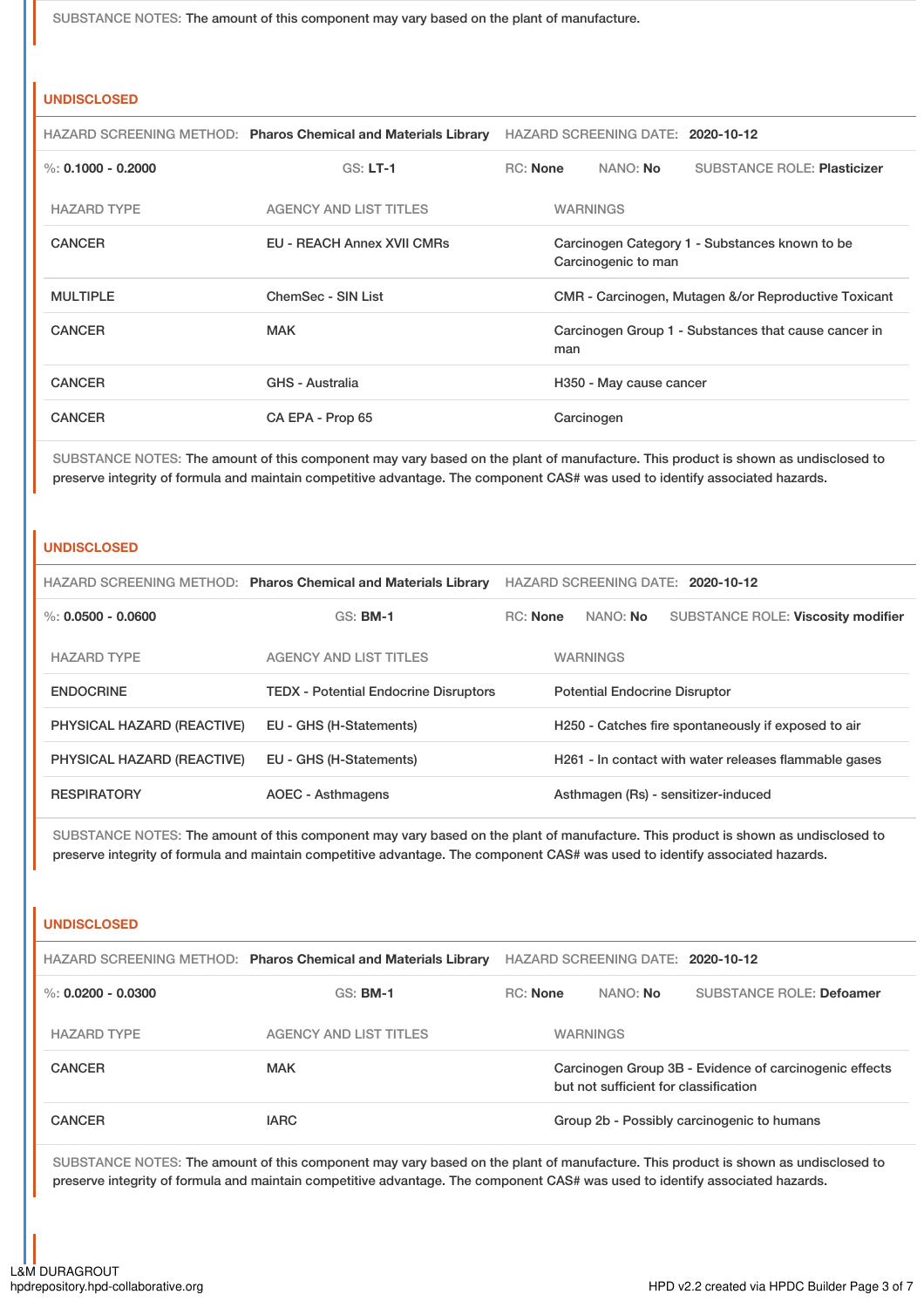| <b>UNDISCLOSED</b>                                                                                                                                                                                                                                                                       |                                                                |                                                                                                                                                                                                                                                                    |  |  |
|------------------------------------------------------------------------------------------------------------------------------------------------------------------------------------------------------------------------------------------------------------------------------------------|----------------------------------------------------------------|--------------------------------------------------------------------------------------------------------------------------------------------------------------------------------------------------------------------------------------------------------------------|--|--|
|                                                                                                                                                                                                                                                                                          | HAZARD SCREENING METHOD: Pharos Chemical and Materials Library | HAZARD SCREENING DATE: 2020-10-12                                                                                                                                                                                                                                  |  |  |
| %: $0.0200 - 0.0400$                                                                                                                                                                                                                                                                     | GS: LT-UNK                                                     | RC: None NANO: No SUBSTANCE ROLE: Processing regulator                                                                                                                                                                                                             |  |  |
| <b>HAZARD TYPE</b>                                                                                                                                                                                                                                                                       | <b>AGENCY AND LIST TITLES</b>                                  | <b>WARNINGS</b>                                                                                                                                                                                                                                                    |  |  |
| None found                                                                                                                                                                                                                                                                               |                                                                | No warnings found on HPD Priority Hazard Lists                                                                                                                                                                                                                     |  |  |
|                                                                                                                                                                                                                                                                                          |                                                                | SUBSTANCE NOTES: The amount of this component may vary based on the plant of manufacture. This product is shown as undisclosed to<br>preserve integrity of formula and maintain competitive advantage. The component CAS# was used to identify associated hazards. |  |  |
| <b>UNDISCLOSED</b>                                                                                                                                                                                                                                                                       |                                                                |                                                                                                                                                                                                                                                                    |  |  |
|                                                                                                                                                                                                                                                                                          | HAZARD SCREENING METHOD: Pharos Chemical and Materials Library | HAZARD SCREENING DATE: 2020-10-12                                                                                                                                                                                                                                  |  |  |
| $\%$ : 0.0100 - 0.0500                                                                                                                                                                                                                                                                   | <b>GS: NoGS</b>                                                | RC: None<br>NANO: No<br>SUBSTANCE ROLE: Viscosity modifier                                                                                                                                                                                                         |  |  |
| <b>HAZARD TYPE</b>                                                                                                                                                                                                                                                                       | <b>AGENCY AND LIST TITLES</b>                                  | <b>WARNINGS</b>                                                                                                                                                                                                                                                    |  |  |
| None found                                                                                                                                                                                                                                                                               |                                                                | No warnings found on HPD Priority Hazard Lists                                                                                                                                                                                                                     |  |  |
| <b>UNDISCLOSED</b>                                                                                                                                                                                                                                                                       |                                                                | SUBSTANCE NOTES: The amount of this component may vary based on the plant of manufacture. This product is shown as undisclosed to<br>preserve integrity of formula and maintain competitive advantage. The component CAS# was used to identify associated hazards. |  |  |
|                                                                                                                                                                                                                                                                                          |                                                                | HAZARD SCREENING METHOD: Pharos Chemical and Materials Library HAZARD SCREENING DATE: 2020-10-12                                                                                                                                                                   |  |  |
| $\%$ : 0.0100 - 0.1000                                                                                                                                                                                                                                                                   | <b>GS: NoGS</b>                                                | RC: None<br>NANO: No<br>SUBSTANCE ROLE: Viscosity modifier                                                                                                                                                                                                         |  |  |
| <b>HAZARD TYPE</b>                                                                                                                                                                                                                                                                       | <b>AGENCY AND LIST TITLES</b>                                  | WARNINGS                                                                                                                                                                                                                                                           |  |  |
| None found                                                                                                                                                                                                                                                                               |                                                                | No warnings found on HPD Priority Hazard Lists                                                                                                                                                                                                                     |  |  |
| SUBSTANCE NOTES: The amount of this component may vary based on the plant of manufacture. This product is shown as undisclosed to<br>preserve integrity of formula and maintain competitive advantage. The component CAS# was used to identify associated hazards.<br><b>UNDISCLOSED</b> |                                                                |                                                                                                                                                                                                                                                                    |  |  |
|                                                                                                                                                                                                                                                                                          | HAZARD SCREENING METHOD: Pharos Chemical and Materials Library | HAZARD SCREENING DATE: 2020-10-12                                                                                                                                                                                                                                  |  |  |
| $\%$ : 0.0100 - 0.0400                                                                                                                                                                                                                                                                   | GS: <b>BM-3</b>                                                | RC: None<br>NANO: No<br>SUBSTANCE ROLE: Viscosity modifier                                                                                                                                                                                                         |  |  |
| <b>HAZARD TYPE</b>                                                                                                                                                                                                                                                                       | <b>AGENCY AND LIST TITLES</b>                                  | <b>WARNINGS</b>                                                                                                                                                                                                                                                    |  |  |
| None found                                                                                                                                                                                                                                                                               |                                                                | No warnings found on HPD Priority Hazard Lists                                                                                                                                                                                                                     |  |  |
|                                                                                                                                                                                                                                                                                          |                                                                | SUBSTANCE NOTES: The amount of this component may vary based on the plant of manufacture. This product is shown as undisclosed to<br>preserve integrity of formula and maintain competitive advantage. The component CAS# was used to identify associated hazards. |  |  |
| <b>UNDISCLOSED</b>                                                                                                                                                                                                                                                                       | HAZARD SCREENING METHOD: Pharos Chemical and Materials Library | HAZARD SCREENING DATE: 2020-10-12                                                                                                                                                                                                                                  |  |  |
| $\%$ : 0.0050 - 0.2000                                                                                                                                                                                                                                                                   | GS: LT-UNK                                                     | <b>RC: None</b><br>NANO: No<br><b>SUBSTANCE ROLE: Defoamer</b>                                                                                                                                                                                                     |  |  |
|                                                                                                                                                                                                                                                                                          |                                                                |                                                                                                                                                                                                                                                                    |  |  |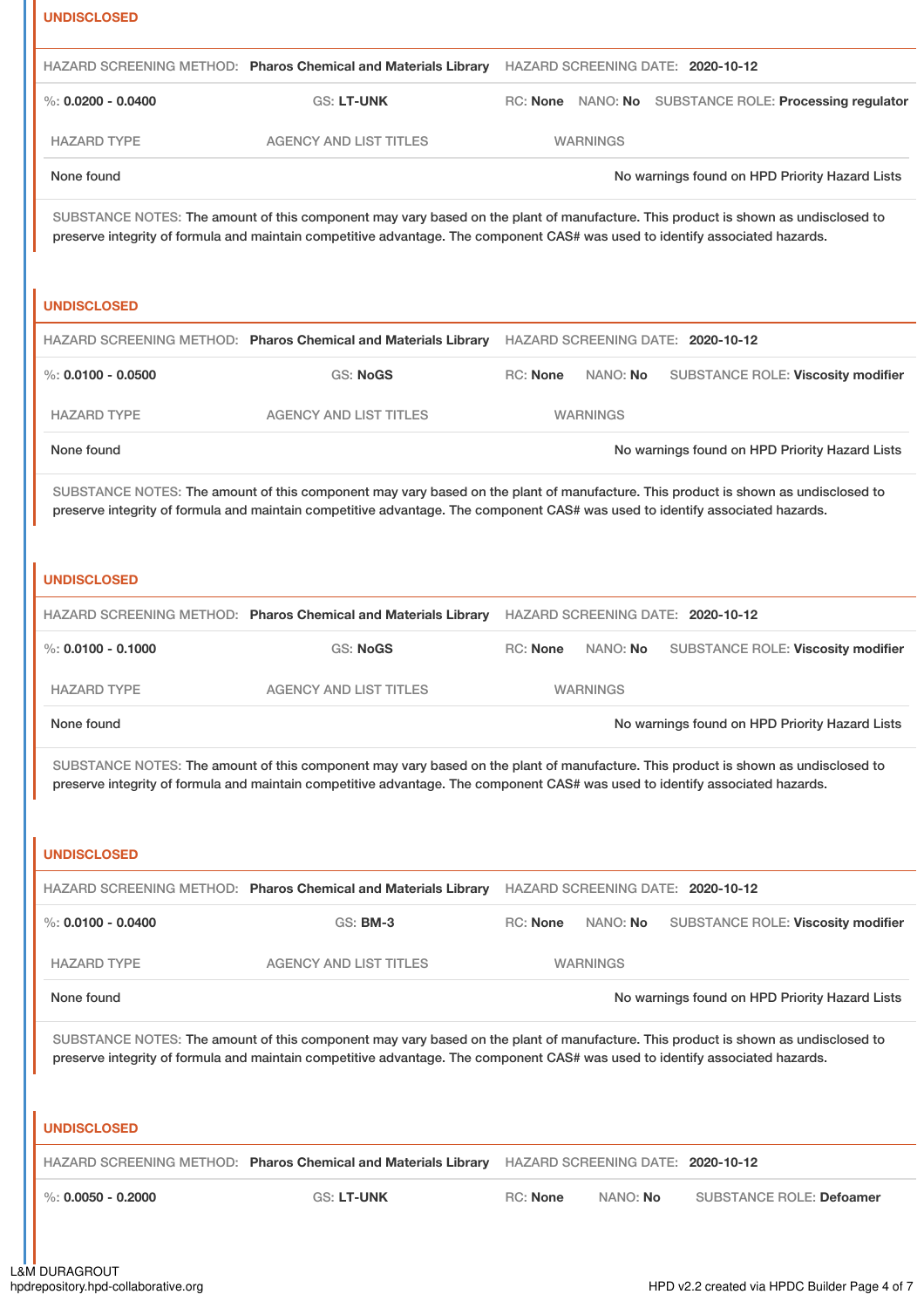SUBSTANCE NOTES: The amount of this component may vary based on the plant of manufacture. This product is shown as undisclosed to preserve integrity of formula and maintain competitive advantage. The component CAS# was used to identify associated hazards.

#### **UNDISCLOSED**

|                    | HAZARD SCREENING METHOD: Pharos Chemical and Materials Library | HAZARD SCREENING DATE: 2020-10-12 |                                      |                           |                                                        |  |
|--------------------|----------------------------------------------------------------|-----------------------------------|--------------------------------------|---------------------------|--------------------------------------------------------|--|
| %: 0.0003 - 0.0200 | $GS:$ BM-1                                                     | $RC:$ None                        |                                      | NANO: No                  | <b>SUBSTANCE ROLE: Defoamer</b>                        |  |
| <b>HAZARD TYPE</b> | <b>AGENCY AND LIST TITLES</b>                                  |                                   | <b>WARNINGS</b>                      |                           |                                                        |  |
| <b>ENDOCRINE</b>   | ChemSec - SIN List                                             |                                   | <b>Endocrine Disruption</b>          |                           |                                                        |  |
| <b>ENDOCRINE</b>   | <b>TEDX</b> - Potential Endocrine Disruptors                   |                                   | <b>Potential Endocrine Disruptor</b> |                           |                                                        |  |
| <b>MULTIPLE</b>    | German FEA - Substances Hazardous to<br>Waters                 |                                   | Class 2 - Hazard to Waters           |                           |                                                        |  |
| <b>CANCER</b>      | <b>MAK</b>                                                     |                                   |                                      | risk under MAK/BAT levels | Carcinogen Group 4 - Non-genotoxic carcinogen with low |  |

SUBSTANCE NOTES: The amount of this component may vary based on the plant of manufacture. This product is shown as undisclosed to preserve integrity of formula and maintain competitive advantage. The component CAS# was used to identify associated hazards.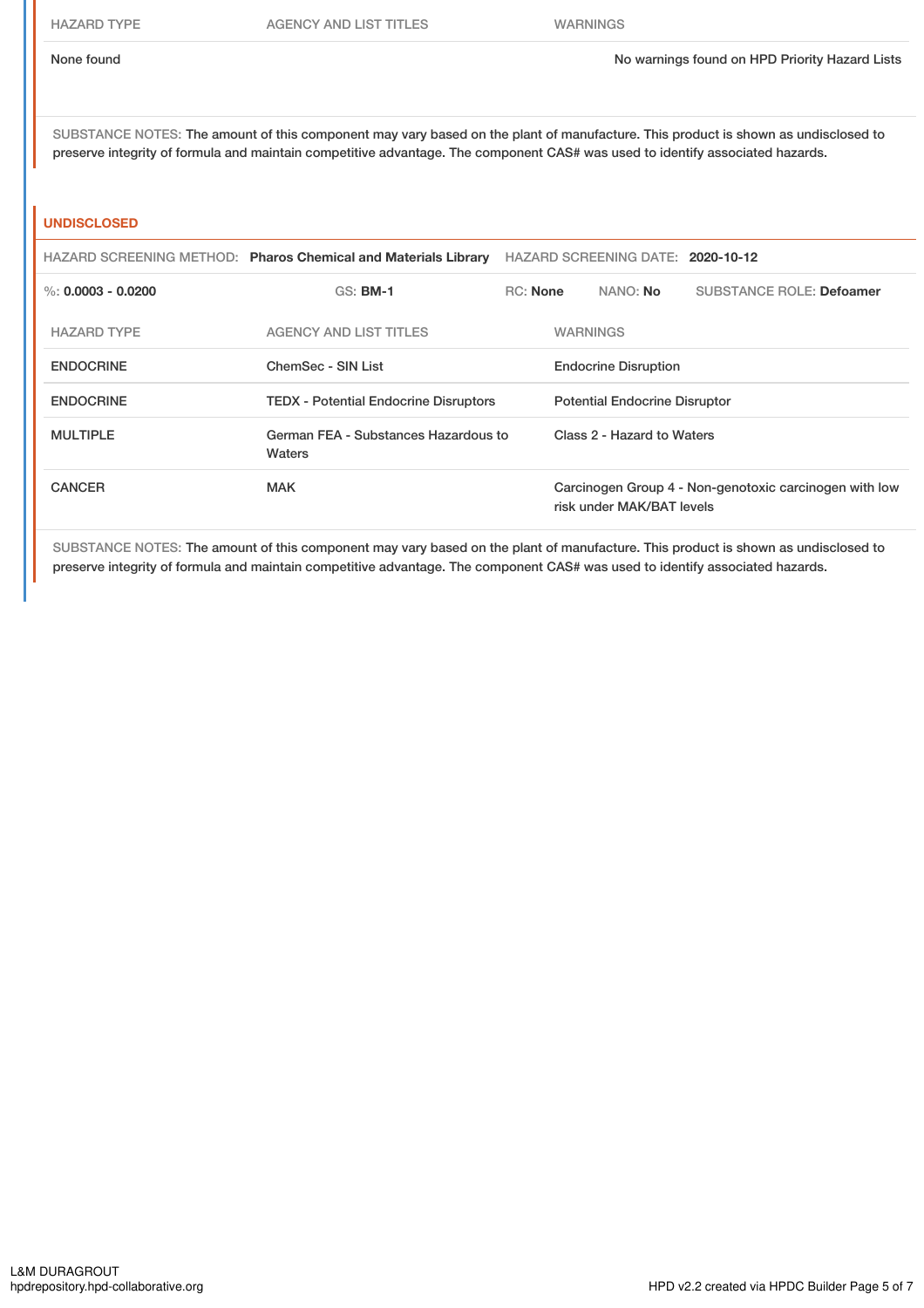This section lists applicable certification and standards compliance information for VOC emissions and VOC content. Other types of health or *environmental performance testing or certifications completed for the product may be provided.*

| <b>VOC EMISSIONS</b>                                                                                                                                                                                                  | N/A                                                                                            |  |  |  |  |  |
|-----------------------------------------------------------------------------------------------------------------------------------------------------------------------------------------------------------------------|------------------------------------------------------------------------------------------------|--|--|--|--|--|
| CERTIFYING PARTY: Self-declared<br>APPLICABLE FACILITIES: Applies to All Facilities.<br><b>CERTIFICATE URL:</b>                                                                                                       | <b>ISSUE DATE: 2020-10-</b><br><b>EXPIRY DATE:</b><br><b>CERTIFIER OR LAB: LATICRETE</b><br>12 |  |  |  |  |  |
| CERTIFICATION AND COMPLIANCE NOTES: L&M™ DURAGROUT™ has not been tested for VOC emissions.                                                                                                                            |                                                                                                |  |  |  |  |  |
| <b>VOC CONTENT</b>                                                                                                                                                                                                    | <b>TDS 251 "Low VOC LATICRETE Products"</b>                                                    |  |  |  |  |  |
| CERTIFYING PARTY: Self-declared<br><b>APPLICABLE FACILITIES: Applies to All Facilities</b><br><b>CERTIFICATE URL:</b><br>https://cdn.laticrete.com/~/media/support-and-<br>downloads/technical-datasheets/tds251.ashx | <b>ISSUE DATE: 2020-08-</b><br><b>EXPIRY DATE:</b><br><b>CERTIFIER OR LAB: LATICRETE</b><br>12 |  |  |  |  |  |
| CERTIFICATION AND COMPLIANCE NOTES: Meets LEED v4.1 Credit "Low Emitting Materials" VOC Content Requirements per SCAQMD Rule 1168                                                                                     |                                                                                                |  |  |  |  |  |

# **Section 4: Accessories**

This section lists related products or materials that the manufacturer requires or recommends for installation (such as adhesives or fasteners). maintenance, cleaning, or operations. For information relating to the contents of these related products, refer to their applicable Health Product *Declarations, if available.*

(Tile Adhesive).

**WATER WATER HPD WATER HPD Available** 

CONDITION WHEN RECOMMENDED OR REQUIRED AND/OR OTHER NOTES:

L&M DURAGROUT to be mixed with water only following mix ratio and directions as stated on product data sheet.

# **Section 5: General Notes**

L&M™ DURAGROUT™ meets the Living Building Challenge v4.0 requirement that the product does not contain any of the Red Listed Materials or Chemicals. Specifically, L&M DURAGROUT does not contain the following: Antimicrobials (marketed with a health claim) •Alkylphenols and related compounds •Asbestos •Bisphenol A (BPA) and structural analogues •California Banned Solvents •Chlorinated Polymers, including Chlorinated polyethylene (CPE), Chlorinated Polyvinyl Chloride (CPVC), Chloroprene (neoprene monomer), Chlorosulfonated polyethylene (CSPE), Polyvinylidiene chloride (PVDC), and Polyvinyl Chloride (PVC) •Chlorobenzenes •Chlorofluorocarbons (CFCs) & Hydrochlorofluorocarbons (HCFCs) •Formaldehyde (added) • Monomeric, polymeric and organo-phosphate halogenated flame retardants (HFRs) •Organotin Compounds •Perfluorinated Compounds (PFCs) •Phthalates (orthophthalates) •Polychlorinated Biphenyls (PCBs) •Polycyclic Aromatic Hydrocarbons (PAH) •Short-Chain and Medium-Chain Chlorinated Paraffins •Toxic Heavy Metals - Arsenic, Cadmium, Chromium, Lead (added), and Mercury •Wood treatments containing Creosote, Arsenic or Pentachlorophenol. See Section 1 for Volatile Organic Compounds (VOC) (wet applied products) information.